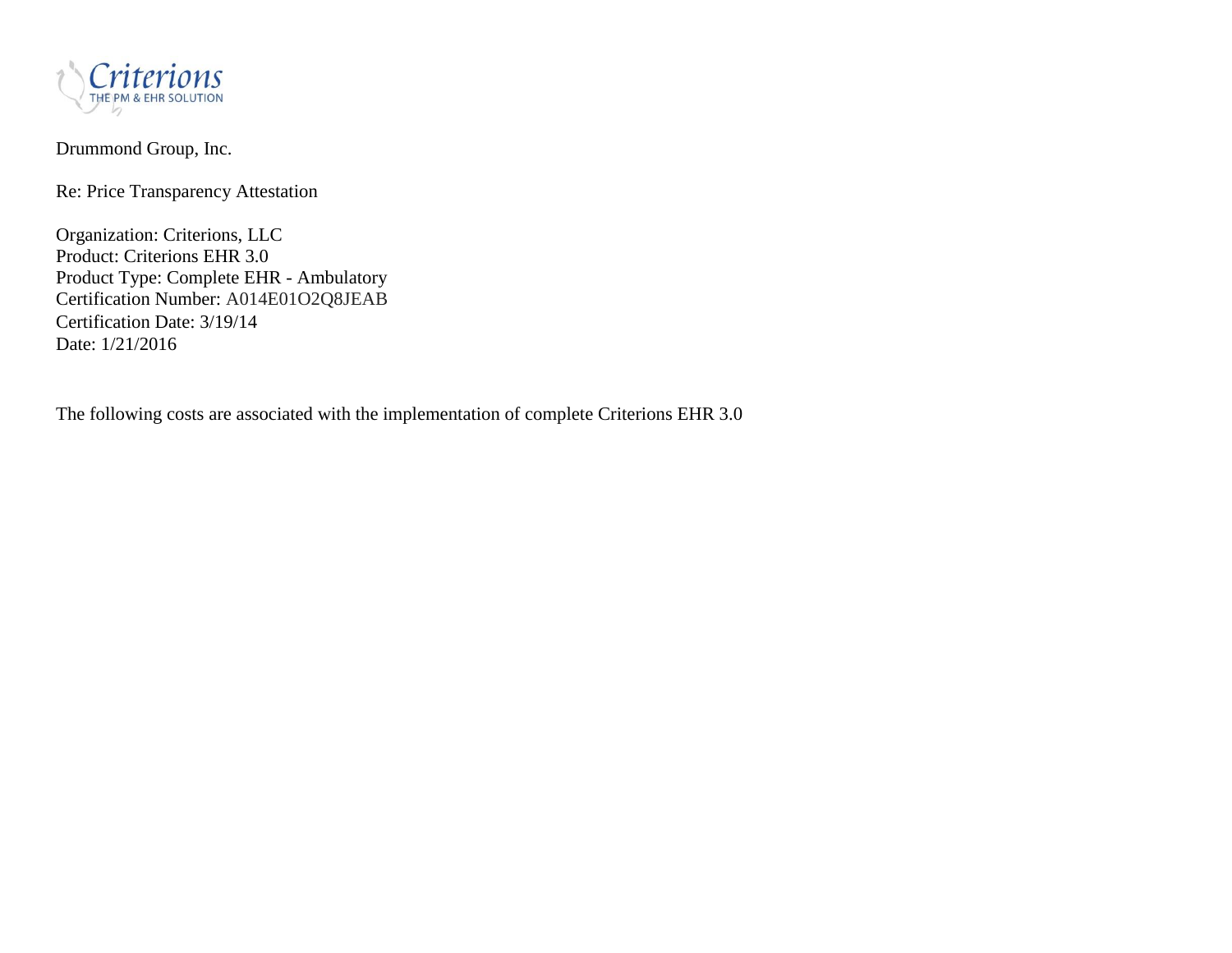| <b>Costs and Limitations of Certified Health IT</b>                                                    |                                                                                                             |                                                                                                                                                                                                                                                                                                                                |                                                                                                                                                                                                                                                                                                                |                                                                                                                                                                                                                                                                                                                                                                                                                                                                                                                                                                                                                                                                                                                                                                                             |  |  |
|--------------------------------------------------------------------------------------------------------|-------------------------------------------------------------------------------------------------------------|--------------------------------------------------------------------------------------------------------------------------------------------------------------------------------------------------------------------------------------------------------------------------------------------------------------------------------|----------------------------------------------------------------------------------------------------------------------------------------------------------------------------------------------------------------------------------------------------------------------------------------------------------------|---------------------------------------------------------------------------------------------------------------------------------------------------------------------------------------------------------------------------------------------------------------------------------------------------------------------------------------------------------------------------------------------------------------------------------------------------------------------------------------------------------------------------------------------------------------------------------------------------------------------------------------------------------------------------------------------------------------------------------------------------------------------------------------------|--|--|
| <b>Capability</b>                                                                                      | <b>Description of Capability</b>                                                                            | <b>Costs or Fees</b><br>Types of costs or fees that a user may be required<br>to pay to purchase, license, implement, maintain,<br>upgrade, use, or otherwise enable and support<br>the use of the implementation or use of the<br>capability -OR- in connection with the data<br>generated in the course using the capability | <b>Contractual Limitations</b><br>Limitations of a contractual nature (including<br>developer policies and other business practices)<br>that a user may encounter in the implementation<br>or use of the capability -OR- in the connection with<br>the data generated in the course of using the<br>capability | <b>Technical or Practical Limitations</b><br>Limitations of a technical or practical nature<br>that a user may encounter that could prevent<br>or impair the successful implementation,<br>configuration, maintenance, support or use of<br>the capability -OR- prevent or limit the use,<br>exchange or portability of any data generated<br>in the course of using the capability                                                                                                                                                                                                                                                                                                                                                                                                         |  |  |
| Implementation of<br><b>Criterions EHR</b>                                                             | There is a one-time implementation fee<br>for modules pertaining to meaningful use<br>stage 2.              | Costs are per provider with no recurrence.<br>Clients choosing to host their own server<br>may have additional fees dependent on<br>Criterions responsibility for configuration,<br>connectivity and integrations with<br>equipment or other systems.                                                                          | No Contractual Limitations                                                                                                                                                                                                                                                                                     | Most of our customers rely exclusively<br>on the Criterions EHR hosted application<br>on Criterion's HIPAA-compliant servers.<br>Criterions will make every effort to<br>accommodate customer's additional<br>needs or specific requirements, if any.<br>Customers with special hosting or<br>archiving needs should inquire about the<br>availability of these services and should<br>refer to the "Additional Types of Costs or<br>Fees" that may apply.<br>Clients choosing to host their own server<br>will have server capacity, format,<br>connectivity and other specifications that<br>must be met. Criterions does not service<br>or maintain customer hosted servers and<br>the customer is fully responsible for<br>HIPAA compliancy, backups, and<br>maintenance of their data. |  |  |
| <b>Clinical Laboratory</b><br>/ Equipment<br>Interface<br>Related to<br>170.314(a)(1)<br>170.314(b)(5) | Interface bridges between clinical<br>laboratories and / or equipment.                                      | The fee to establish an interface with a<br>clinical laboratory and/or equipment<br>includes development, testing and<br>implementation of the interface.<br>Depending on the practice and the one-<br>time fee may be covered by the laboratory.                                                                              | Changes in configuration or equipment may<br>result in additional fees.                                                                                                                                                                                                                                        | Depending on the capabilities of a<br>particular laboratory / equipment an<br>interface may not be possible.                                                                                                                                                                                                                                                                                                                                                                                                                                                                                                                                                                                                                                                                                |  |  |
| Registry Interfaces<br>Related to<br>170.314(f)(2)<br>170.314(f)(3)                                    | Data exchange interfaces with<br>immunization registries, cancer registries,<br>and public health agencies. | There is a one-time fee to establish an<br>interface for reporting to immunization<br>registries, cancer registries, and public<br>health agencies.<br>The fee covers implementation and<br>development of interfaces with registries.<br>This fee may be imposed on a per registry<br>basis.                                  | Changes in configuration or evolving<br>requirements may result in additional fees.                                                                                                                                                                                                                            | Depending on the capabilities and<br>requirements of a particular registry an<br>interface may not be possible.                                                                                                                                                                                                                                                                                                                                                                                                                                                                                                                                                                                                                                                                             |  |  |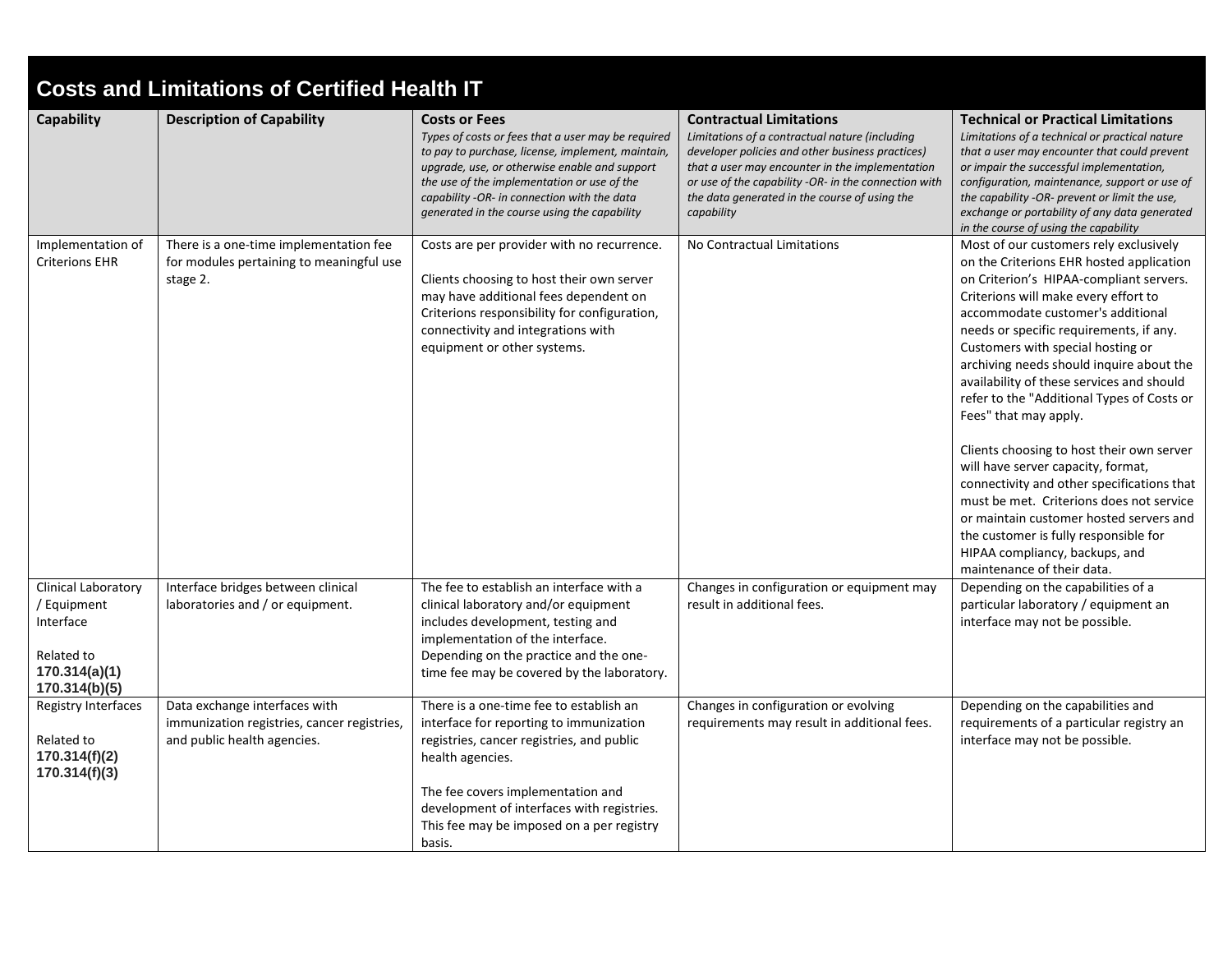| Maintenance /<br><b>Technical Support</b>                                                      | Support and updates for Criterions<br>products.                                                                                                                                                                                                                                                                                                                                                                                                                         | Ongoing monthly fee associated with the<br>maintenance and technical support of the<br>Meaningful Use Stage 2 technologies. Fees<br>are dependent on size of store required on<br>the Criterions EHR hosted servers and<br>number of providers licensed to use the<br>system. | Failure to pay monthly support may result in<br>restriction of access to the system and/or<br>restrictions to allowed updates.                                                                                                               | No Technical or practical limitations                                                                                                                                                                                                                                                                                                                                                                                                                                                                                                                                           |
|------------------------------------------------------------------------------------------------|-------------------------------------------------------------------------------------------------------------------------------------------------------------------------------------------------------------------------------------------------------------------------------------------------------------------------------------------------------------------------------------------------------------------------------------------------------------------------|-------------------------------------------------------------------------------------------------------------------------------------------------------------------------------------------------------------------------------------------------------------------------------|----------------------------------------------------------------------------------------------------------------------------------------------------------------------------------------------------------------------------------------------|---------------------------------------------------------------------------------------------------------------------------------------------------------------------------------------------------------------------------------------------------------------------------------------------------------------------------------------------------------------------------------------------------------------------------------------------------------------------------------------------------------------------------------------------------------------------------------|
| <b>Coding Database</b><br>Related to<br>170.314(a)(5)                                          | Real time access to live coding database.                                                                                                                                                                                                                                                                                                                                                                                                                               | An ongoing annual fee for maintenance of<br>ICD-9 and CPT/HCPCS codes and translation<br>to HL7, ICD-10, and SNOMED standards.                                                                                                                                                | Failure to pay monthly support may result in<br>restriction of access to ICD10 database.                                                                                                                                                     | No Technical or practical limitations                                                                                                                                                                                                                                                                                                                                                                                                                                                                                                                                           |
| ePrescribing<br>Related to<br>170.314(a)(6)<br>170.314(a)(7)<br>170.314(a)(1)<br>170.314(b)(3) | Electronic transmission of prescriptions<br>to pharmacies, access to national drug<br>database with coding, and drug-drug /<br>drug allergy interactions.                                                                                                                                                                                                                                                                                                               | An ongoing monthly fee associated with<br>Electronic prescribing.                                                                                                                                                                                                             | Failure to pay monthly support may result in<br>restriction of access to ePrescribing.<br>Narcotic prescribing requires the use of third<br>party tool from NewCrop Rx and incurs<br>additional annual fees paid directly the<br>NewCrop Rx. | No Technical or practical limitations                                                                                                                                                                                                                                                                                                                                                                                                                                                                                                                                           |
| <b>Direct Messaging</b><br>Related to<br>170.314(b)(1)<br>170.314(b)(2)                        | This functionality allows users to send<br>and receive Direct-based messages<br>to/from other users of certified health IT<br>systems. Direct messages may include<br>clinical data, notes, and other information,<br>subject to the limitations noted.<br>Our Direct offerings support related<br>Meaningful Use and ONC requirements<br>for sending and receiving transitions of<br>care summary documents. We also<br>support a range of other messaging<br>options. | The fees are per provider and consist of an<br>initial setup fee and annual subscription.<br>Failure to pay these fees may result in<br>restriction of access to direct messaging<br>functions.                                                                               | Transmission and receipt of direct messages<br>requires the other party to maintain a<br>certified and active direct messaging<br>account.                                                                                                   | Storage and archiving of Direct messages<br>on Criterion's hosted, HIPAA-compliant<br>servers is included with the annual<br>licensing and subscription fee at no<br>additional charge. Most of our customers<br>rely exclusively on this service. Criterions<br>will make every effort to accommodate<br>customer's additional needs or specific<br>requirements, if any. Customers with<br>special hosting or archiving needs should<br>inquire about the availability of these<br>services and should refer to the<br>"Additional Types of Costs or Fees" that<br>may apply. |

We agree to notify Drummond Group of any and all future changes to our price transparency language for this certified product-version.

We understand and agree that the ONC HIT Certification Program Final Rule statement gives Drummond Group, as an ONC-ACB, the sole responsibility for ensuring compliance and determining appropriate consequences if EHR technology developers fail to disclose accurate price transparency information.

We understand and agree to provide Drummond Group copies of or give access to any and all websites, marketing materials, communication statements, and other assertions made by our organization regarding the ONC certification status of the product in a reasonable time to ensure the price transparency information is being accurately disclosed.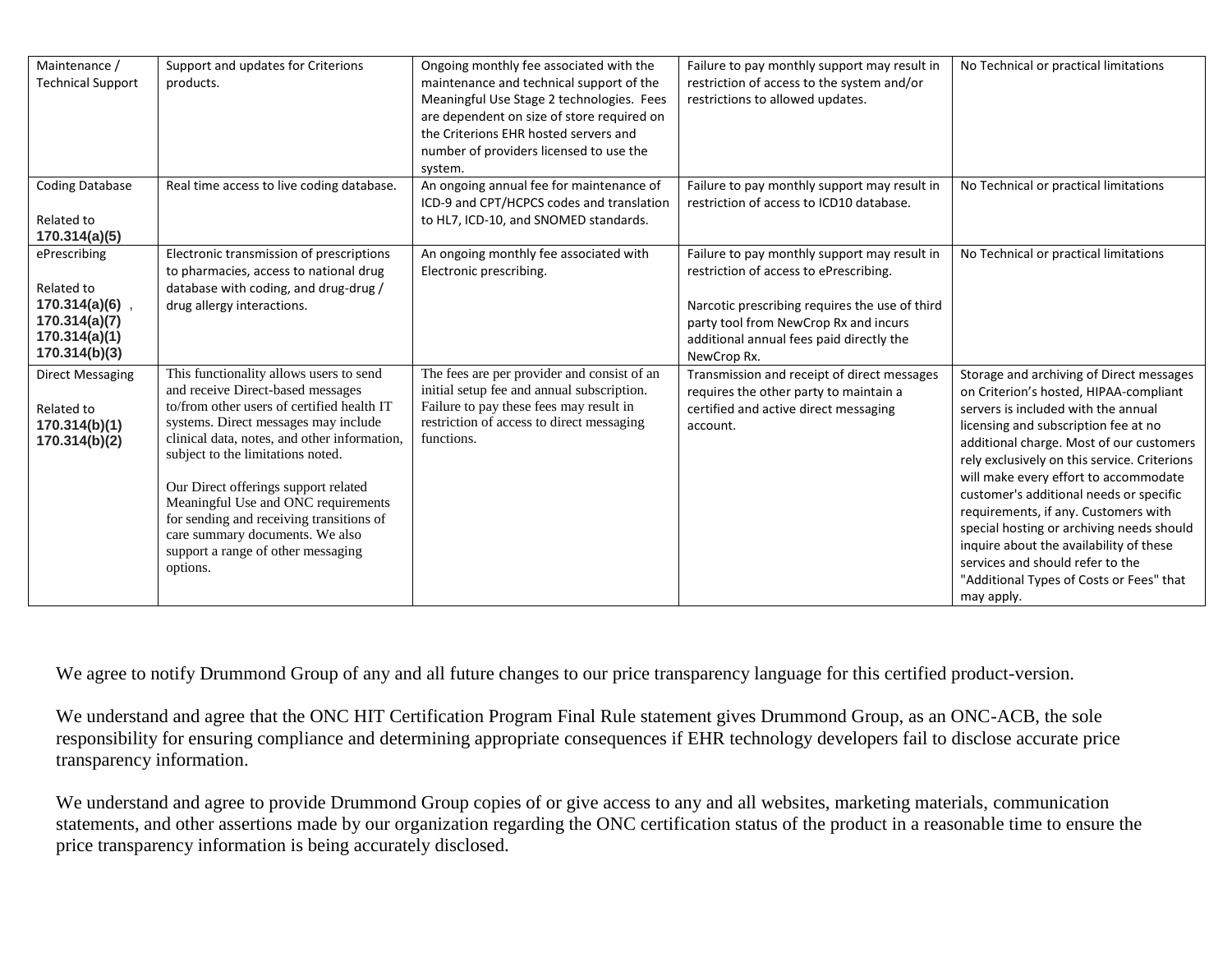| Signature:   |  |
|--------------|--|
| Andrew Cohen |  |
| 5/9/2016     |  |

## Ambulatory Certification for

**170.314(a)(1)** COMPUTERIZED PROVIDER ORDER ENTRY

Computerized provider order entry. Enable a user to electronically record, change, and access the following order types, at a minimum: (i) Medications; (ii) Laboratory; and (iii) Radiology/imaging.

**170.314(a)(2)** DRUG-DRUG, DRUG-ALLERGY INTERACTION CHECKS

Drug-drug, drug-allergy interaction checks. (i) Interventions. Before a medication order is completed and acted upon during computerized provider order entry (CPOE), interventions must automatically and electronically indicate to a user drug-drug and drug-allergy contraindications based on a patient's medication list and medication allergy list. (ii) Adjustments. (A) Enable the severity level of interventions provided for drug-drug interaction checks to be adjusted. (B) Limit the ability to adjust severity levels to an identified set of users or available as a system administrative function

**170.314(a)(3)** DEMOGRAPHICS

Demographics. (i) Enable a user to electronically record, change, and access patient demographic data including preferred language, sex, race, ethnicity, and date of birth. (A) Enable race and ethnicity to be recorded in accordance with the standard specified in § 170.207(f) and whether a patient declines to specify race and/or ethnicity. (B) Enable preferred language to be recorded in accordance with the standard specified in § 170.207(g) and whether a patient declines to specify a preferred language. (ii)

### **170.314(a)(4)** VITAL SIGNS, BODY MASS INDEX, AND GROWTH CHARTS Vital signs, body mass index, and growth charts. (i) Vital signs. Enable a user to electronically record, change, and access, at a minimum, a patient's height/length, weight, and blood pressure. Height/length, weight, and blood pressure must be recorded in numerical values only. (ii) Calculate body mass index. Automatically calculate and electronically display body mass index based on a patient's height and weight. (iii) Optional: Plot and display growth charts. Plot and electronically display, upon request, growth charts for patients.

**170.314(a)(5)** PROBLEM LIST

Problem list. Enable a user to electronically record, change, and access a patient's active problem list: (i) Ambulatory setting. Over multiple encounters in accordance with, at a minimum, the version of the standard specified in  $\hat{A}\hat{S}$  170.207(a)(3)

**170.314(a)(6)** MEDICATION LIST

Medication list. Enable a user to electronically record, change, and access a patient's active medication list as well as medication history: (i) Ambulatory setting. Over multiple encounters

**170.314(a)(7)** MEDICATION ALLERGY LIST

Medication allergy list. Enable a user to electronically record, change, and access a patient's active medication allergy list as well as medication allergy history: (i) Ambulatory setting. Over multiple encounters;

**170.314(a)(8)** CLINICAL DECISION SUPPORT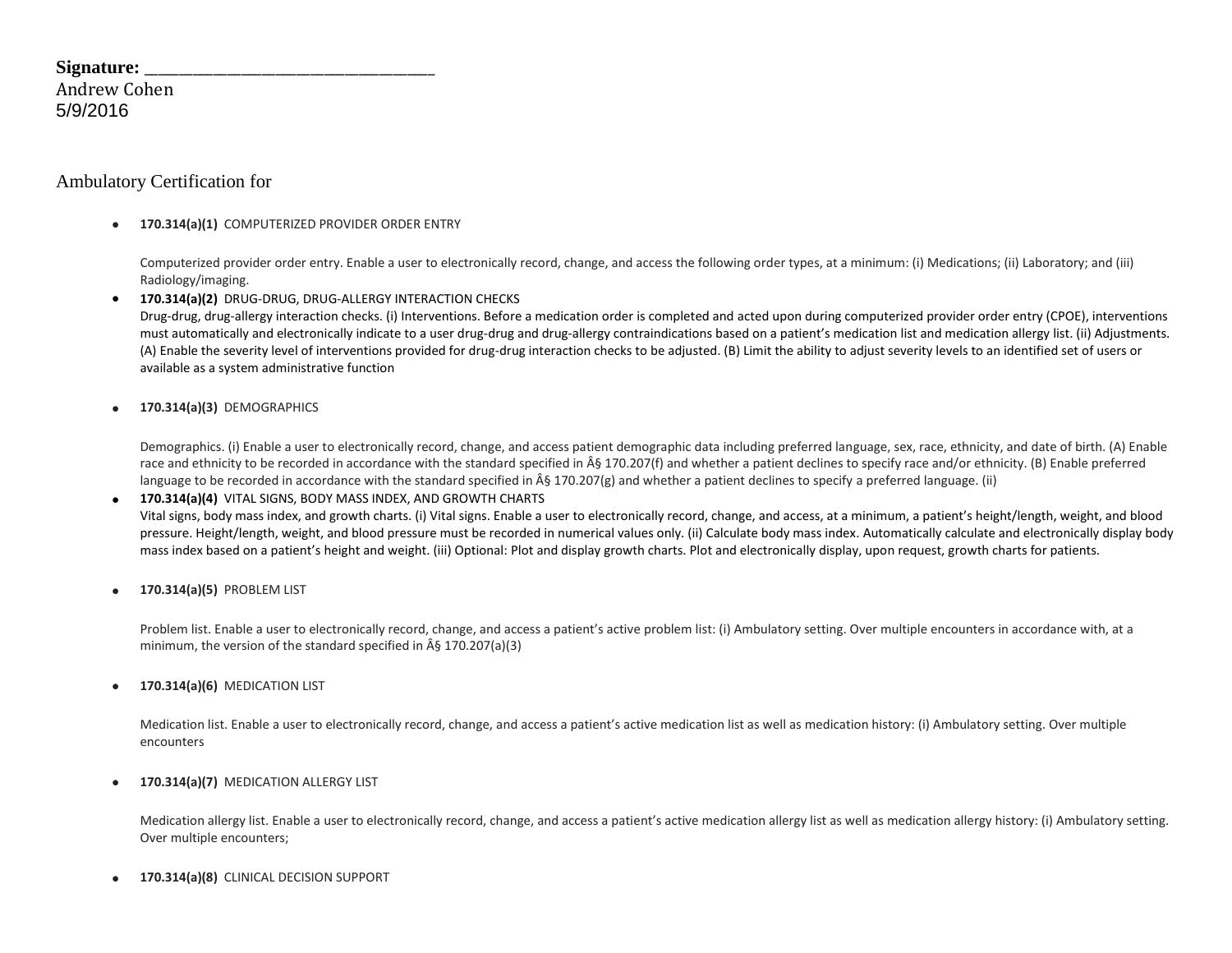Clinical decision support. (i) Evidence-based decision support interventions. Enable a limited set of identified users to select (i.e., activate) one or more electronic clinical decision support interventions (in addition to drug-drug and drug-allergy contraindication checking) based on each one and at least one combination of the following data: (A) Problem list; (B) Medication list; (C) Medication allergy list; (D) Demographics; (E) Laboratory tests and values/results; and (F) Vital signs. (ii) Linked referential clinical decision support. (A) EHR technology must be able to: (1) Electronically identify for a user diagnostic and therapeutic reference information; or (2) Electronically identify for a user diagnostic and therapeutic reference information in accordance with the standard specified at  $\hat{A}\$  170.204(b) and the implementation specifications at  $\hat{A}\hat{S}$  170.204 (b)(1) or (2). (B) For paragraph (a)(8)(ii)(A) of this section, EHR technology must be able to electronically identify for a user diagnostic or therapeutic reference information based on each one and at least one combination of the following data referenced in paragraphs (a)(8)(i)(A) through (F) of this section: (iii) Clinical decision support configuration. (A) Enable interventions and reference resources specified in paragraphs (a)(8)(i) and (ii) of this section to be configured by a limited set of identified users (e.g., system administrator) based on a user's role. (B) EHR technology must enable interventions to be electronically triggered: (1) Based on the data referenced in paragraphs (a)(8)(i)(A) through (F) of this section. (2) When a patient's medications, medication allergies, and problems are incorporated from a transition of care/referral summary received pursuant to paragraph (b)(1)(iii) of this section. (3) Ambulatory setting only. When a patient's laboratory tests and values/results are incorporated pursuant to paragraph (b)(5)(i)(A)(1) of this section. (iv) Automatically and electronically interact. Interventions triggered in accordance with paragraphs (a)(8)(i) through (iii) of this section must automatically and electronically occur when a user is interacting with EHR technology. (v) Source attributes. Enable a user to review the attributes as indicated for all clinical decision support resources: (A) For evidence-based decision support interventions under paragraph (a)(8)(i) of this section: (1) Bibliographic citation of the intervention (clinical research/guideline); (2) Developer of the intervention (translation from clinical research/guideline); (3) Funding source of the intervention development technical implementation; and (4) Release and, if applicable, revision date(s) of the intervention or reference source. (B) For linked referential clinical decision support in paragraph (a)(8)(ii) of this section and drug-drug, drug-allergy interaction checks in paragraph(a)(2) of this section, the developer of the intervention, and where clinically indicated,

#### **170.314(a)(9)** ELECTRONIC NOTES

Electronic notes. Enable a user to electronically record, change, access, and search electronic notes.

#### **170.314(a)(10)** DRUG-FORMULARY CHECKS

Drug-formulary checks. EHR technology must automatically and electronically check whether a drug formulary (or preferred drug list) exists for a given patient and medication.

#### **170.314(a)(11)** SMOKING STATUS

Smoking status. Enable a user to electronically record, change, and access the smoking status of a patient in accordance with the standard specified at § 170.207(h).

#### **170.314(a)(12)** IMAGE RESULTS

Image results. Electronically indicate to a user the availability of a patient's images and narrative interpretations (relating to the radiographic or other diagnostic test(s)) and enable electronic access to such images and narrative interpretations.

#### **170.314(a)(13)** FAMILY HEALTH HISTORY

Family health history. Enable a user to electronically record, change, and access a patient's family health history according to: (i) At a minimum, the version of the standard specified in  $\hat{A}\hat{S}$  170.207(a)(3); or (ii) The standard specified in  $\hat{A}\hat{S}$  170.207(i).

#### **170.314(a)(14)** PATIENT LIST CREATION

Patient list creation. Enable a user to electronically and dynamically select, sort, access, and create patient lists by: date and time; and based on each one and at least one combination of the following data: (i) Problems; (ii) Medications; (iii) Medication allergies; (iv) Demographics; (v) Laboratory tests and values/results; and (vi) Ambulatory setting only. Patient communication preferences.

**170.314(a)(15)** PATIENT-SPECIFIC EDUCATION RESOURCES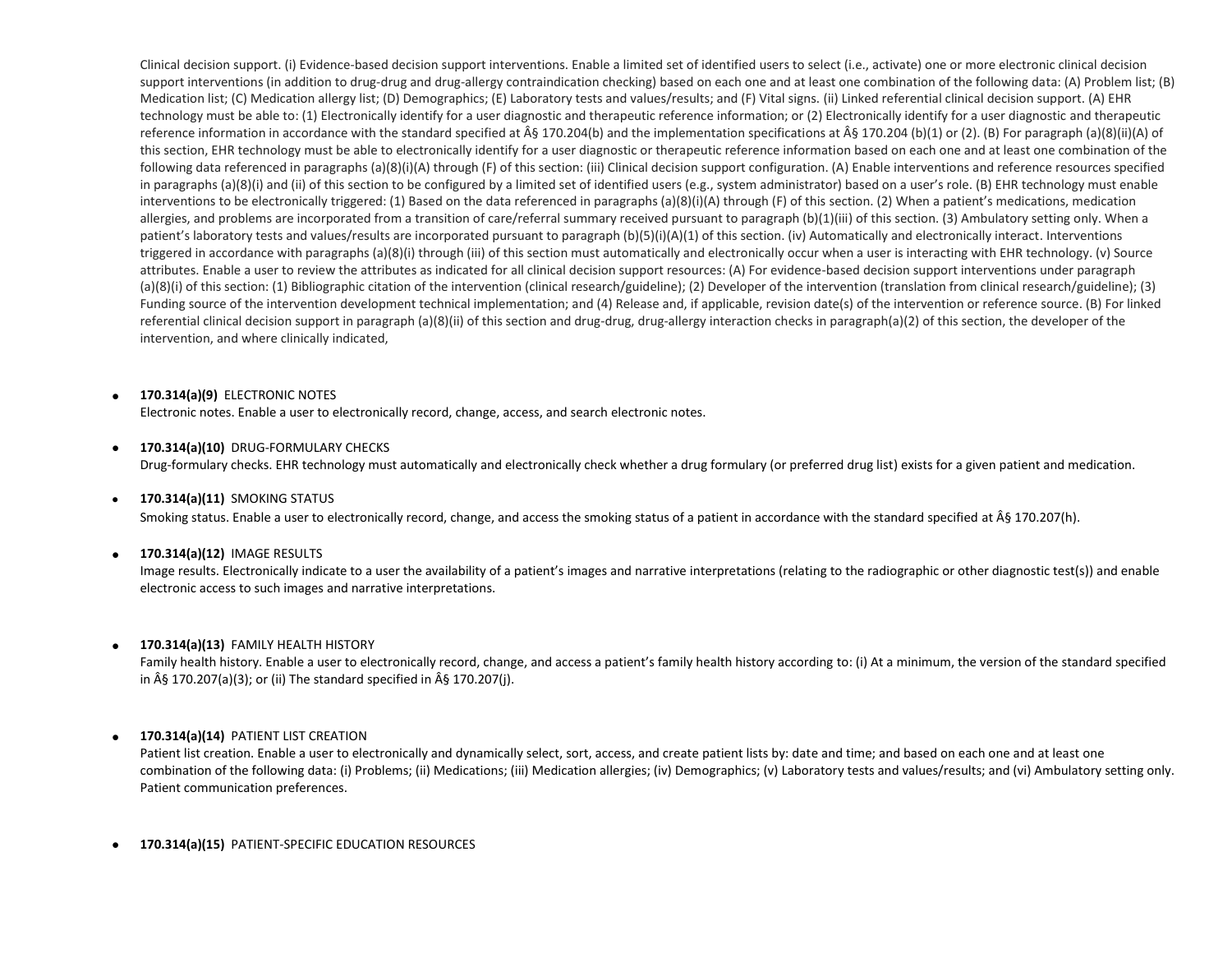Patient-specific education resources. EHR technology must be able to electronically identify for a user patient-specific education resources based on data included in the patient's problem list, medication list, and laboratory tests and values/results: (i) In accordance with the standard specified at  $\hat{A}\hat{S}$  170.204(b) and the implementation specifications at  $\hat{A}\hat{S}$ 170.204(b)(1) or (2); and (ii) By any means other than the method specified in paragraph (a)(15)(i) of this section.

### **170.314(b)(1)** TRANSITIONS OF CARE - RECEIVE, DISPLAY, AND INCORPORATE TRANSITION OF CARE/REFERRAL SUMMARIES

Transitions of care  $\hat{\alpha}\epsilon^{\mu}$  receive, display, and incorporate transition of care/referral summaries. (i) Receive. EHR technology must be able to electronically receive transition of care/referral summaries in accordance with: (A) The standard specified in § 170.202(a). (B) Optional. The standards specified in § 170.202(a) and (b). (C) Optional. The standards specified in § 170.202(b) and (c). (ii) Display. EHR technology must be able to electronically display in human readable format the data included in transition of care/referral summaries received and formatted according to any of the following standards (and applicable implementation specifications) specified in:  $\hat{A}$ § 170.205(a)(1),  $\hat{A}$ § 170.205(a)(2), and § 170.205(a)(3). (iii) Incorporate. Upon receipt of a transition of care/referral summary formatted according to the standard adopted at § 170.205(a)(3), EHR technology must be able to: (A) Correct patient. Demonstrate that the transition of care/referral summary received is or can be properly matched to the correct patient. (B) Data incorporation. Electronically incorporate the following data expressed according to the specified standard(s): (1) Medications. At a minimum, the version of the standard specified in  $\hat{A}\hat{S}$ 170.207(d)(2); (2) Problems. At a minimum, the version of the standard specified in  $\hat{A}\hat{S}$  170.207(a)(3); (3) Medication allergies. At a minimum, the version of the standard specified in § 170.207(d)(2). (C) Section views. Extract and allow for individual display each additional section or sections (and the accompanying document header information) that were included in a transition of care/referral summary received and formatted in accordance with the standard adopted at  $\hat{A}$ § 170.205(a)(3).

#### **170.314(b)(2)** TRANSITIONS OF CARE - CREATE AND TRANSMIT TRANSITION OF CARE/REFERRAL SUMMARIES

Transitions of care â€" create and transmit transition of care/referral summaries. (i) Create. Enable a user to electronically create a transition of care/referral summary formatted according to the standard adopted at  $\hat{A}$  6 170.205(a)(3) that includes, at a minimum, the Common MU Data Set and the following data expressed, were applicable, according to the specified standard(s): (A) Encounter diagnoses. The standard specified in § 170.207(i) or, at a minimum, the version of the standard specified § 170.207(a)(3); (B) Immunizations. The standard specified in  $\hat{A}\hat{S}$  170.207(e)(2); (C) Cognitive status; (D) Functional status; and (E) Ambulatory setting only. The reason for referral; and referring or transitioning provider's name and office contact information. (F)

 **170.314(b)(3)** ELECTRONIC PRESCRIBING Electronic prescribing. Enable a user to electronically create prescriptions and prescription related information for electronic transmission in accordance with: (i) The standard specified in  $\hat{A}$ § 170.05(b)(2); and (ii) At a minimum, the version of the standard specified in  $\hat{A}$ § 170.207(d)(2).

### **170.314(b)(4)** CLINICAL INFORMATION RECONCILIATION

Clinical information reconciliation. Enable a user to electronically reconcile the data that represent a patient's active medication, problem, and medication allergy list as follows. For each list type: (i) Electronically and simultaneously display (i.e., in a single view) the data from at least two list sources in a manner that allows a user to view the data and their attributes, which must include, at a minimum, the source and last modification date. (ii) Enable a user to create a single reconciled list of medications, medication allergies, or problems. (iii) Enable a user to review and validate the accuracy of a final set of data and, upon a user's confirmation, automatically update the list.

### **170.314(b)(5)** INCORPORATE LABORATORY TESTS AND VALUES/RESULTS

Incorporate laboratory tests and values/results. (i) Receive results. (A) Ambulatory setting only. (1) Electronically receive and incorporate clinical laboratory tests and values/results in accordance with the standard specified in  $\hat{A}$ § 170.205(j) and, at a minimum, the version of the standard specified in  $\hat{A}$ § 170.207(c)(2). (2) Electronically display the tests and values/results received in human readable format. (B) Inpatient setting only. Electronically receive clinical laboratory tests and values/results in a structured format and electronically display such tests and values/results in human readable format. (ii) Electronically display all the information for a test report specified at 42 CFR 493.1291(c)(1) through (7). (iii) Electronically attribute, associate, or link a laboratory test and value/result with a laboratory order or patient record.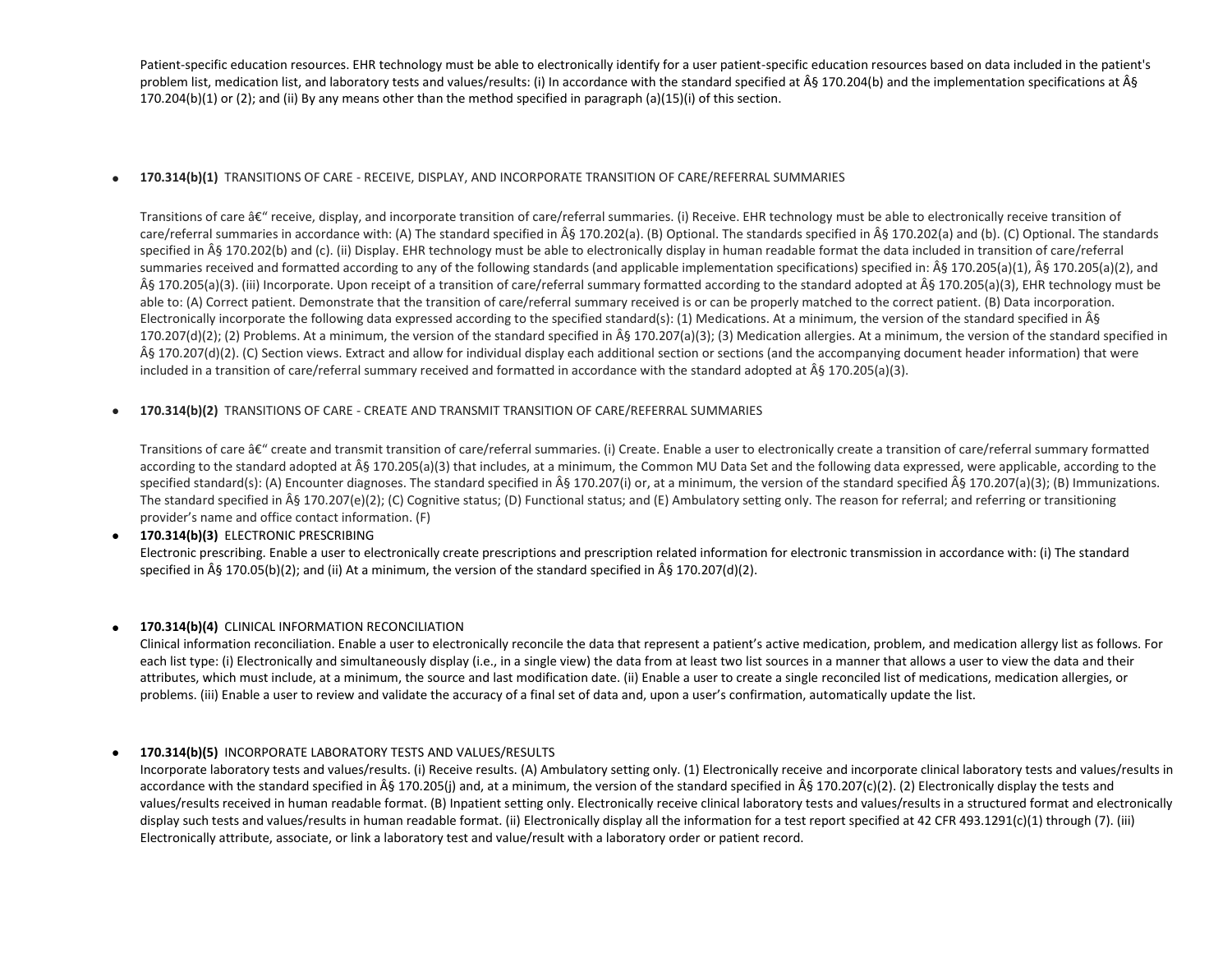#### **170.314(b)(7)** DATA PORTABILITY

Data portability. Enable a user to electronically create a set of export summaries for all patients in EHR technology formatted according to the standard adopted at  $\hat{A}\hat{S}$  170.205(a)(3) that represents the most current clinical information about each patient and includes, at a minimum, the Common MU Data Set and the following data expressed, where applicable, according to the specified standard(s): (i) Encounter diagnoses. The standard specified in § 170.207(i) or, at a minimum, the version of the standard at § 170.207(a)(3); (ii) Immunizations. The standard specified in  $\hat{A}$ § 170.207(e)(2); (iii) Cognitive status; (iv) Functional status; and (v) Ambulatory setting only. The reason for referral; and referring or transition in provider's name and office contact information.

#### **170.314(c)(1)** CLINICAL QUALITY MEASURES - CAPTURE AND EXPORT

Clinical Quality Measures capture and export. (i) Capture. For each and every CQM for which the EHR technology is presented for certification, EHR technology must be able to electronically record all of the data identified in the standard specified at § 170.204(c) that would be necessary to calculate each CQM. Data required for CQM exclusions or exceptions must be codified entries, which may include specific terms as defined by each CQM, or may include codified expressions of patient reason, system reason, or medical reason. (ii) Export. EHR technology must be able to electronically export a data file formatted in accordance with the standards specified at § 170.205(h) that includes all of the data captured for each and every CQM to which EHR technology was certified under paragraph  $(c)(1)(i)$  of this section.

#### **170.314(c)(2)** CLINICAL QUALITY MEASURES - IMPORT AND CALCULATE

Clinical quality measures import and calculate. (i) Import. EHR technology must be able to electronically import a data file formatted in accordance with the standard specified at  $\hat{A}\hat{S}$ 170.205(h) and use such data to perform the capability specified in paragraph (c)(2)(ii) of this section. EHR technology presented for certification to all three of the certification criteria adopted in paragraphs (c)(1) through (3) of this section is not required to meet paragraph (c)(2)(i). (ii) Calculate. EHR technology must be able to electronically calculate each and every clinical quality measure for which it is presented for certification.

#### **170.314(c)(3)** CLINICAL QUALITY MEASURES - ELECTRONIC SUBMISSION

Clinical quality measures electronic submission. Enable a user to electronically create a data file for transmission of clinical quality measurement data: (i) In accordance with the standards specified at § 170.205(h) and (k); and (ii) That can be electronically accepted by CMS.

#### **170.314(d)(1)** AUTHENTICATION, ACCESS CONTROL, AND AUTHORIZATION

Authentication, access control, and authorization. (i) Verify against a unique identifier(s) (e.g., username or number) that a person seeking access to electronic health information is the one claimed; and (ii) Establish the type of access to electronic health information a user is permitted based on the unique identifier(s) provided in paragraph (d)(1)(i) of this section, and the actions the user is permitted to perform with the EHR technology.

#### **170.314(d)(2)** AUDITABLE EVENTS AND TAMPER-RESISTANCE

Auditable events and tamper-resistance. (i) Record actions. EHR technology must be able to: (A) Record actions related to electronic health information in accordance with the standard specified in § 170.210(e)(1); (B) Record the audit log status (enabled or disabled) in accordance with the standard specified in § 170.210(e)(2) unless it cannot be disabled by any user; and (C) Record the encryption status (enabled or disabled) of electronic health information locally stored on end-user devices by EHR technology in accordance with the standard specified in § 170.210(e)(3) unless the EHR technology prevents electronic health information from being locally stored on end-user devices (see 170.314(d)(7) of this section). (ii) Default setting. EHR technology must be set by default to perform the capabilities specified in paragraph (d)(2)(i)(A) of this section and, where applicable, paragraphs  $(d)(2)(i)(B)$  or  $(C)$ , or both paragraphs  $(d)(2)(i)(B)$  and  $(C)$ . (iii) When disabling the audit log is permitted. For each capability specified in paragraphs  $(d)(2)(i)(A)$  through  $(C)$  of this section that EHR technology permits to be disabled, the ability to do so must be restricted to a limited set of identified users. (iv) Audit log protection. Actions and statuses recorded in accordance with paragraph (d)(2)(i) of this section must not be capable of being changed, overwritten, or deleted by the EHR technology. (v) Detection. EHR technology must be able to detect whether the audit log has been altered.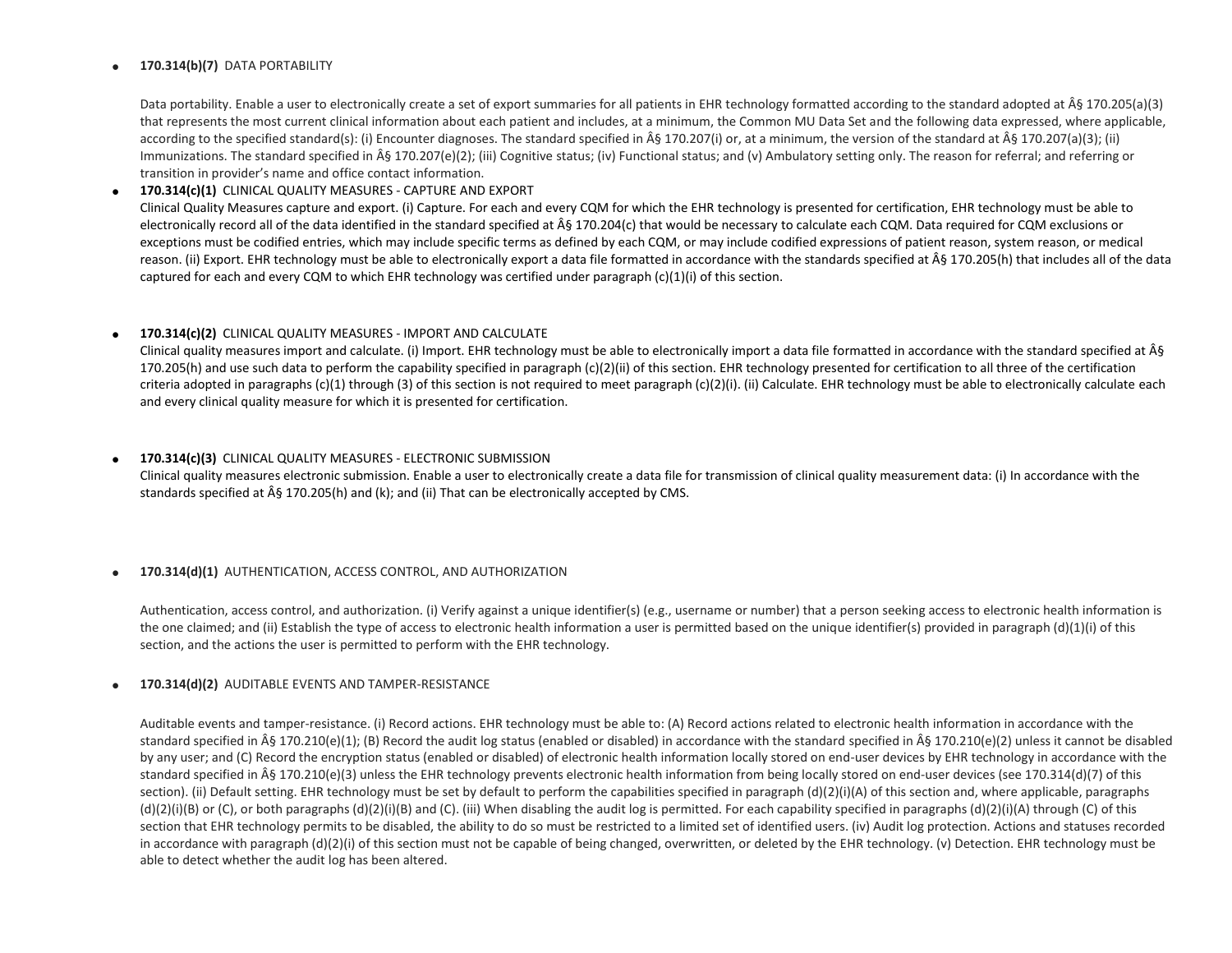#### **170.314(d)(3)** AUDIT REPORT(S)

Audit report(s). Enable a user to create an audit report for a specific time period and to sort entries in the audit log according to each of the data specified in the standards at § 170.210(e).

#### **170.314(d)(4)** AMENDMENTS

Amendments. Enable a user to electronically select the record affected by a patient's request for amendment and perform the capabilities specified in paragraphs (d)(4)(i) or (ii) of this section. (i) Accepted amendment. For an accepted amendment, append the amendment to the affected record or include a link that indicates the amendment's location. (ii) Denied amendment. For a denied amendment, at a minimum, append the request and denial of the request to the affected record or include a link that indicates this information's location.

#### **170.314(d)(5)** AUTOMATIC LOG-OFF

Automatic log-off. Prevent a user from gaining further access to an electronic session after a predetermined time of inactivity.

#### **170.314(d)(6)** EMERGENCY ACCESS

Emergency access. Permit an identified set of users to access electronic health information during an emergency.

#### **170.314(d)(7)** END-USER DEVICE ENCRYPTION

End-user device encryption. Paragraph (d)(7)(i) or (ii) of this section must be met to satisfy this certification criterion. (i) EHR technology that is designed to locally store electronic health information on end-user devices must encrypt the electronic health information stored on such devices after use of EHR technology on those devices stops. (A) Electronic health information that is stored must be encrypted in accordance with the standard specified in  $\hat{A}$ § 170.210(a)(1). (B) Default setting. EHR technology must be set by default to perform this capability and, unless this configuration cannot be disabled by any user, the ability to change the configuration must be restricted to a limited set of identified users. (ii) EHR technology is designed to prevent electronic health information from being locally stored on end-user devices after use of EHR technology on those devices stops.

### **170.314(d)(8)** INTEGRITY

Integrity. (i) Create a message digest in accordance with the standard specified in § 170.210(c). (ii) Verify in accordance with the standard specified in § 170.210(c) upon receipt of electronically exchanged health information that such information has not been altered.

## **170.314(d)(9)** ACCOUNTING OF DISCLOSURES (OPTIONAL) Accounting of disclosures. Record disclosures made for treatment, payment, and health care operations in accordance with the standard specified in § 170.210(d).

### **170.314(e)(1)** VIEW, DOWNLOAD, AND TRANSMIT TO 3RD PARTY

View, download, and transmit to 3rd party. (i) EHR technology must provide patients (and their authorized representatives) with an online means to view, download, and transmit to a 3rd party the data specified below. Access to these capabilities must be through a secure channel that ensures all content is encrypted and integrity-protected in accordance with the standard for encryption and hashing algorithms specified at § 170.210(f). (A) View. Electronically view in accordance with the standard adopted at § 170.204(a), at a minimum, the following data: (1) The Common MU Data Set (which should be in their English (i.e., non-coded) representation if they associate with a vocabulary/code set). (2) Ambulatory setting only. Provider's name and office contact information. (3) Inpatient setting only. Admission and discharge dates and locations; discharge instructions; and reason(s) for hospitalization. (B) Download. (1) Electronically download an ambulatory summary or inpatient summary (as applicable to the EHR technology setting for which certification is requested) in human readable format or formatted according to the standard adopted at  $\hat{A}\S 170.205(a)(3)$  that includes, at a minimum, the following data (which, for the human readable version, should be in their English representation if they associate with a vocabulary/code set): (i) Ambulatory setting only. All of the data specified in paragraph  $(e)(1)(i)(A)(1)$  and (2) of this section. (ii) Inpatient setting only. All of the data specified in paragraphs  $(e)(1)(i)(A)(1)$  and (3) of this section. (2) Inpatient setting only. Electronically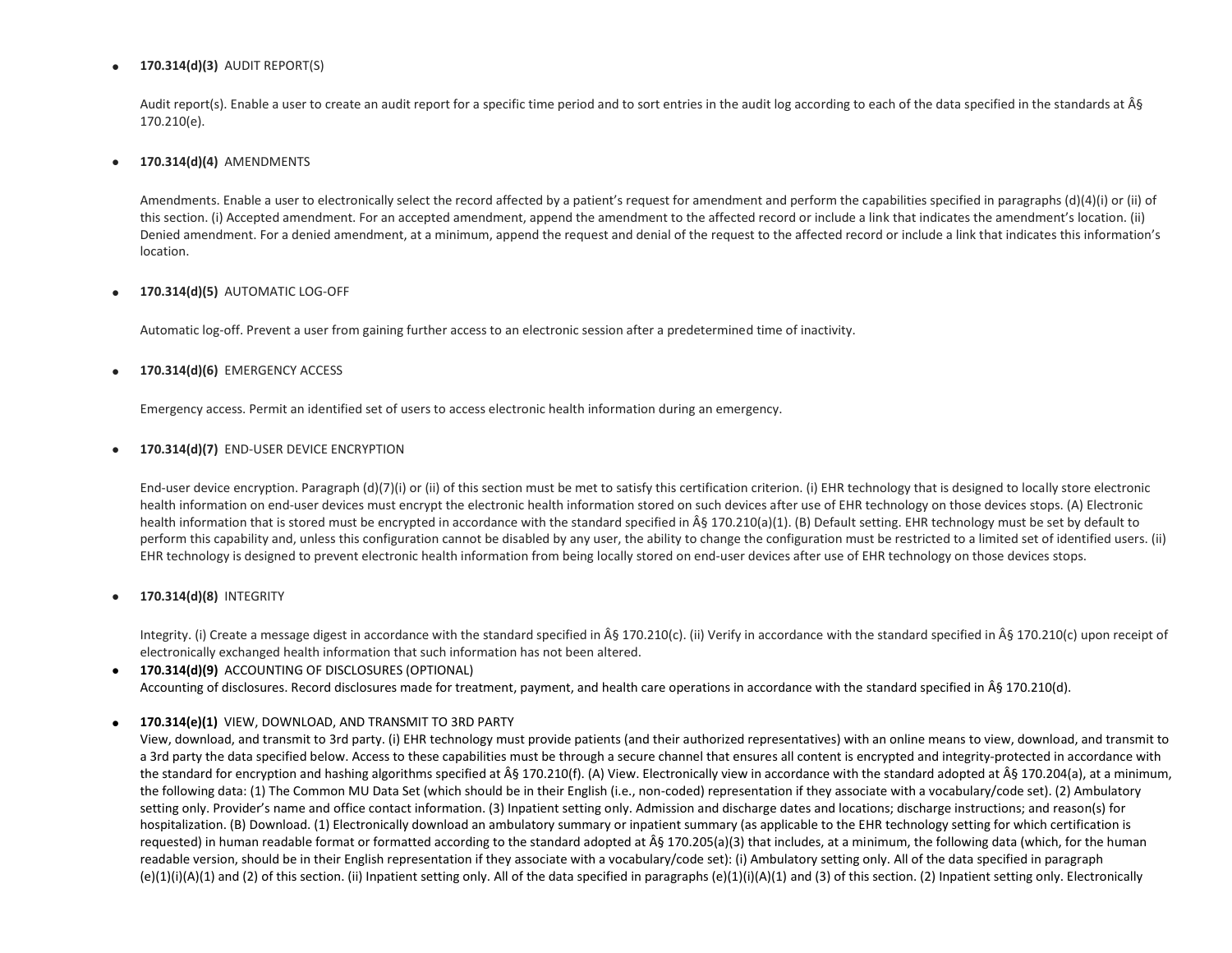download transition of care/referral summaries that were created as a result of a transition of care (pursuant to the capability expressed in the certification criterion adopted at paragraph (b)(2) of this section). (C) Transmit to third party. (1) Electronically transmit the ambulatory summary or inpatient summary (as applicable to the EHR technology setting for which certification is requested) created in paragraph (e)(1)(i)(B)(1) of this section in accordance with the standard specified in  $\hat{A}$ § 170.202(a). (2) Inpatient setting only. Electronically transmit transition of care/referral summaries (as a result of a transition of care/referral) selected by the patient (or their authorized representative) in accordance with the standard specified in § 170.202(a). (ii) Activity history log. (A) When electronic health information is viewed, downloaded, or transmitted to a third-party using the capabilities included in paragraphs (e)(1)(i)(A) through (C) of this section, the following information must be recorded and made accessible to the patient: (1) The action(s) (i.e., view, download, transmission) that occurred; (2) The date and time each action occurred in accordance with the standard specified at § 170.210(g); and (3) The user who took the action. (B) EHR technology presented for certification may demonstrate compliance with paragraph (e)(1)(ii)(A) of this section

### **170.314(e)(2)** CLINICAL SUMMARY

Clinical summary. (i) Create. Enable a user to create a clinical summary for a patient in human readable format and formatted according to the standards adopted at § 170.205(a)(3). (ii) Customization. Enable a user to customize the data included in the clinical summary. (iii) Minimum data from which to select. EHR technology must permit a user to select, at a minimum, the following data when creating a clinical summary: (A) Common MU Data Set (which, for the human readable version, should be in their English representation if they associate with a vocabulary/code set) (B) The provider's name and office contact information; date and location of visit; reason for visit; immunizations and/or medications administered during the visit; diagnostic tests pending; clinical instructions; future appointments; referrals to other providers; future scheduled tests; and recommended patient decision aids.

### **170.314(e)(3)** SECURE MESSAGING

Secure messaging. Enable a user to electronically send messages to, and receive messages from, a patient in a manner that ensures: (i) Both the patient (or authorized representative) and EHR technology user are authenticated; and (ii) The message content is encrypted and integrity-protected in accordance with the standard for encryption and hashing algorithms specified at  $\hat{A}\hat{S}$  170.210(f).

### **170.314(f)(1)** IMMUNIZATION INFORMATION

Immunization information. Enable a user to electronically record, change, and access immunization information.

## **170.314(f)(2)** TRANSMISSION TO IMMUNIZATION REGISTRIES

Transmission to immunization registries. EHR technology must be able to electronically create immunization information for electronic transmission in accordance with: (i) The standard and applicable implementation specifications specified in § 170.205(e)(3); and (ii) At a minimum, the version of the standard specified in § 170.207(e)(2).

## **170.314(f)(3)** TRANSMISSION TO PUBLIC HEALTH AGENCIES - SYNDROMIC SURVEILLANCE

Transmission to public health agencies syndromic surveillance. EHR technology must be able to electronically create syndrome-based public health surveillance information for electronic transmission in accordance with: (i) Ambulatory setting only. (A) The standard specified in § 170.205(d)(2). (B) Optional. The standard (and applicable implementation specifications) specified in § 170.205(d)(3). (ii) Inpatient setting only. The standard (and applicable implementation specifications) specified in § 170.205(d)(3).

## **170.314(g)(2)** AUTOMATED MEASURE CALCULATION

Automated measure calculation. For each meaningful use objective with a percentage-based measure that is supported by a capability included in an EHR technology, electronically record the numerator and denominator and create a report including the numerator, denominator, and resulting percentage associated with each applicable meaningful use measure.

### **170.314(g)(3)** SAFETY-ENHANCED DESIGN

Safety-enhanced design. User-centered design processes must be applied to each capability an EHR technology includes that is specified in the following certification criteria:  $\hat{A}\hat{S}$ 170.314(a)(1), (2), (6) through (8), and (16) and (b)(3) and (4).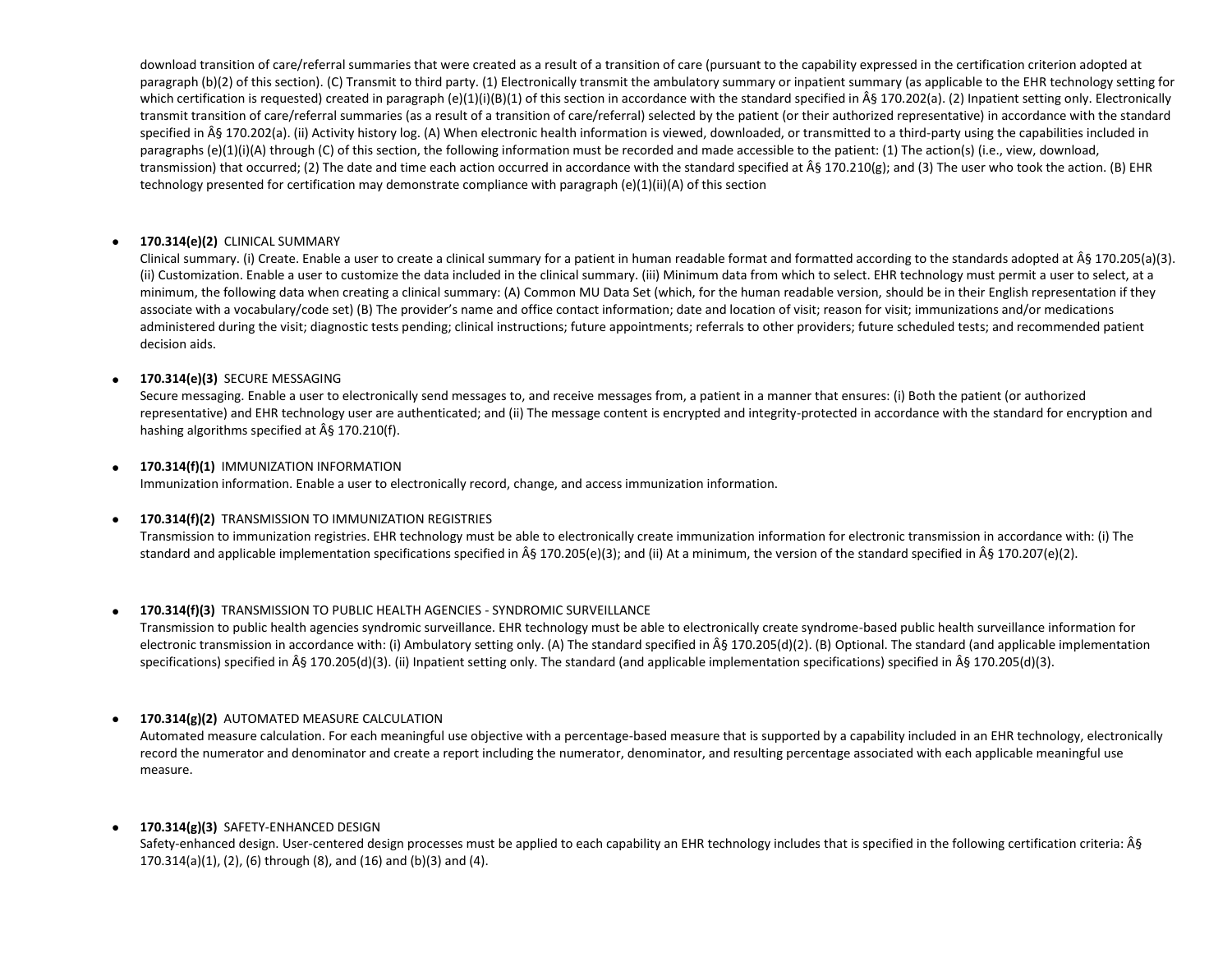### **170.314(g)(4)** QUALITY MANAGEMENT SYSTEM

Quality management system. For each capability that an EHR technology includes and for which that capability's certification is sought, the use of a Quality Management System (QMS) in the development, testing, implementation and maintenance of that capability must be identified. (i) If a single QMS was used for applicable capabilities, it would only need to be identified once. (ii) If different QMS were applied to specific capabilities, each QMS applied would need to be identified. This would include the application of a QMS to some capabilities and none to others. (iii) If no QMS was applied to all applicable capabilities such a response is acceptable to satisfy this certification criterion.

## Certified Clinical Quality Measures

**CMS122** DIABETES: HEMOGLOBIN A1C POOR CONTROL

Percentage of patients 18-75 years of age with diabetes who had hemoglobin A1c > 9.0% during the measurement period.

**CMS126** USE OF APPROPRIATE MEDICATIONS FOR ASTHMA

Percentage of patients 5-64 years of age who were identified as having persistent asthma and were appropriately prescribed medication during the measurement period.

**CMS134** DIABETES: URINE PROTEIN SCREENING

The percentage of patients 18-75 years of age with diabetes who had a nephropathy screening test or evidence of nephropathy during the measurement period.

**CMS138** PREVENTIVE CARE AND SCREENING: TOBACCO USE: SCREENING AND CESSATION INTERVENTION

Percentage of patients aged 18 years and older who were screened for tobacco use one or more times within 24 months AND who received cessation counseling intervention if identified as a tobacco user

**CMS146** APPROPRIATE TESTING FOR CHILDREN WITH PHARYNGITIS

Percentage of children 2-18 years of age who were diagnosed with pharyngitis, ordered an antibiotic and received a group A streptococcus (strep) test for the episode.

**CMS148** HEMOGLOBIN A1C TEST FOR PEDIATRIC PATIENTS

Percentage of patients 5-17 years of age with diabetes with an HbA1c test during the measurement period

**CMS154** APPROPRIATE TREATMENT FOR CHILDREN WITH UPPER RESPIRATORY INFECTION (URI)

Percentage of children 3 months-18 years of age who were diagnosed with upper respiratory infection (URI) and were not dispensed an antibiotic prescription on or three days after the episode.

**CMS165** CONTROLLING HIGH BLOOD PRESSURE